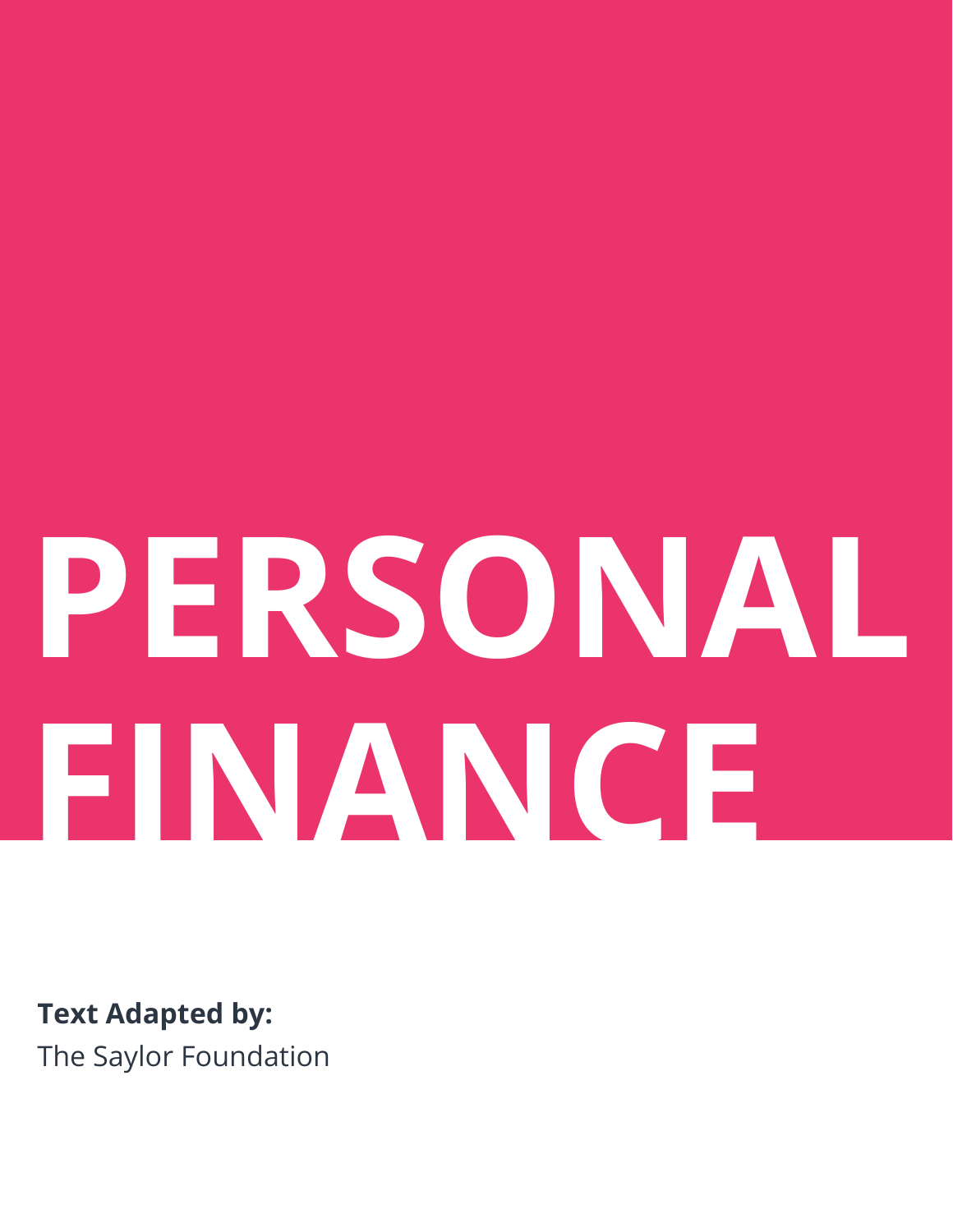## **Preface**

This text has an attitude: that in addition to providing sources of practical information, it should introduce you to a way of thinking about your personal financial decisions. This should lead you to thinking harder and farther about the larger and longer consequences of your decisions. Many of the more practical aspects of personal finance will change over time, as practices, technologies, intermediaries, customs, and laws change, but a fundamental awareness of ways to think well about solving financial questions can always be useful. Some of the more practical ideas may be obviously and immediately relevant—and some not—but decision-making and research skills are lasting.

You may be enrolled in a traditional two- or four-year degree program or may just be taking the course for personal growth. You may be of any age and may have already done more or less academic and experiential learning. You may be a business major, with some prerequisite knowledge of economics or level of accounting or math skills, or you may be filling in an elective and have no such skills. In fact, although they enhance personal finance decisions, such skills are not necessary. Software, downloadable applications, and calculators perform ever more sophisticated functions with ever more approachable interfaces. The emphasis in this text is on understanding the fundamental relationships behind the math and being able to use that understanding to make better decisions about your personal finances.

Entire tomes, both academic texts and trade books, have been and will be written about any of the subjects featured in each chapter of this text. The idea here is to introduce you to the practical and conceptual framework for making personal financial decisions in the larger context of your life, and in the even larger context of your individual life as part of a greater economy of financial participants.

### **Structure**

The text may be divided into five sections:

- 1. Learning Basic Skills, Knowledge, and Context (Chapter 1 "Personal Financial Planning"–Chapter 6 "Taxes and Tax Planning")
- 2. Getting What You Want (Chapter 7 "Financial Management"–Chapter 9 "Buying a Home")
- 3. Protecting What You've Got (Chapter 10 "Personal Risk Management: Insurance"–Chapter 11 "Personal Risk Management: Retirement and Estate Planning")
- 4. Building Wealth (Chapter 12 "Investing"–Chapter 17 "Investing in Mutual Funds, Commodities, Real Estate, and Collectibles")
- 5. How to Get Started (Chapter 18 "Career Planning")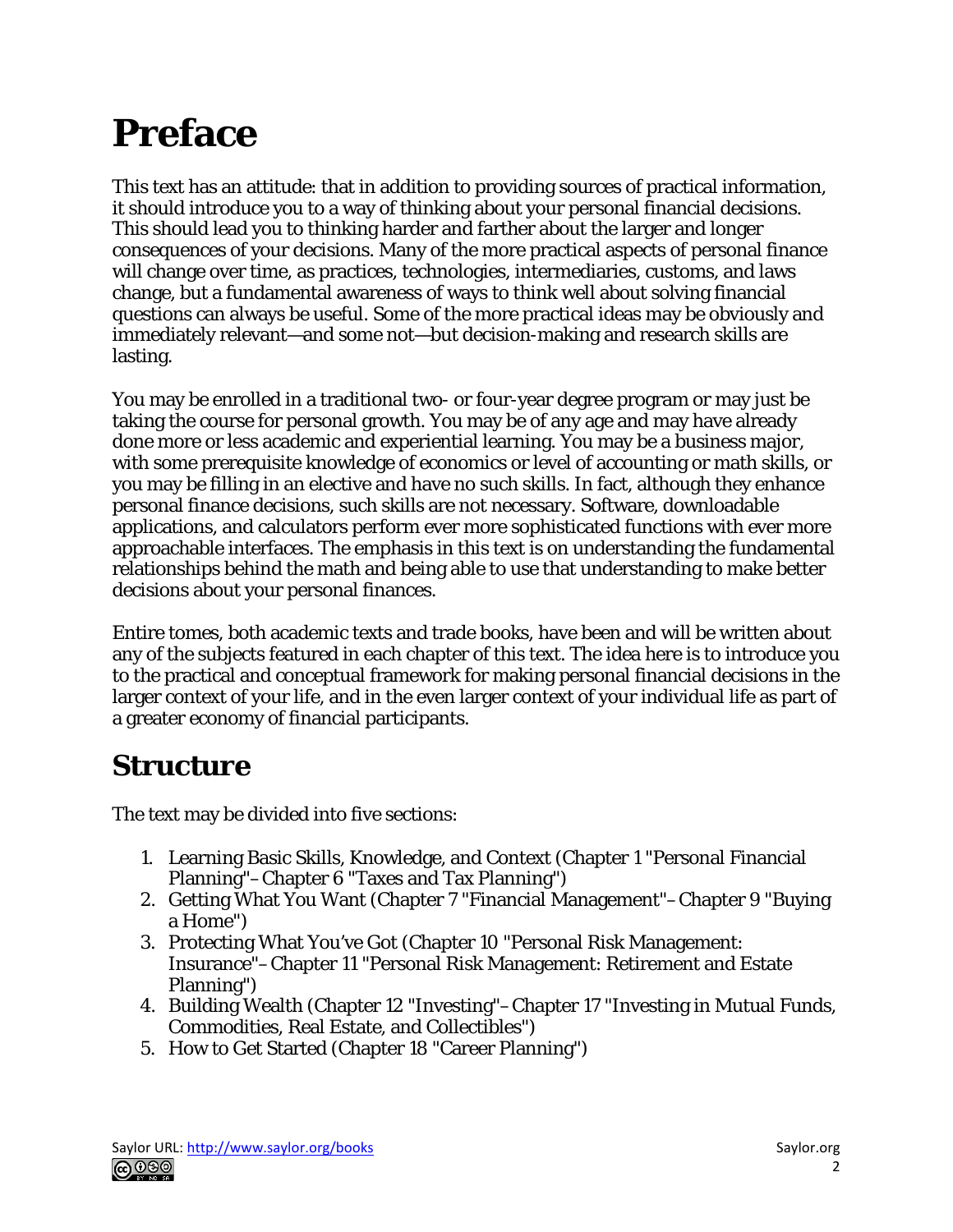This structure is based on the typical life cycle of personal financial decisions, which in turn is based on the premise that in a market economy, an individual participates by trading something of value: labor or capital. Most of us start with nothing to trade but labor. We hope to sustain our desired lifestyle on the earnings from labor and to gradually (or quickly) amass capital that will then provide additional earnings.

#### **Learning Basic Skills, Knowledge, and Context (Chapter 1 "Personal Financial Planning"–Chapter 6 "Taxes and Tax Planning")**

Chapter 1 "Personal Financial Planning" introduces four of its major themes:

- Financial decisions are individual-specific (Section 1.1 "Individual or "Micro" Factors That Affect Financial Thinking").
- Financial decisions are economic decisions (Section 1.2 "Systemic or "Macro" Factors That Affect Financial Thinking").
- Financial decision making is a continuous process (Section 1.3 "The Planning Process").
- Professional advisors work for financial decision makers (Section 1.4 "Financial Planning Professionals").

These themes emphasize the idiosyncratic, systemic, and continuous nature of personal finance, putting decisions within the larger contexts of an entire lifetime and an economy.

Chapter 2 "Basic Ideas of Finance" introduces the basic financial and accounting categories of revenues, expenses, assets, liabilities, and net worth as tools to understand the relationships between them as a way, in turn, of organizing financial thinking. It also introduces the concepts of opportunity costs and sunk costs as implicit but critical considerations in financial thinking.

Chapter 3 "Financial Statements" continues with the discussion of organizing financial data to help in decision making and introduces basic analytical tools that can be used to clarify the situation portrayed in financial statements.

Chapter 4 "Evaluating Choices: Time, Risk, and Value" introduces the critical relationships of time and risk to value. It demonstrates the math but focuses on the role that those relationships play in financial thinking, especially in comparing and evaluating choices in making financial decisions.

Chapter 5 "Financial Plans: Budgets" demonstrates how organized financial data can be used to create a plan, monitor progress, and adjust goals.

Chapter 6 "Taxes and Tax Planning" discusses the role of taxation in personal finance and its effects on earnings and on accumulating wealth. The chapter emphasizes the

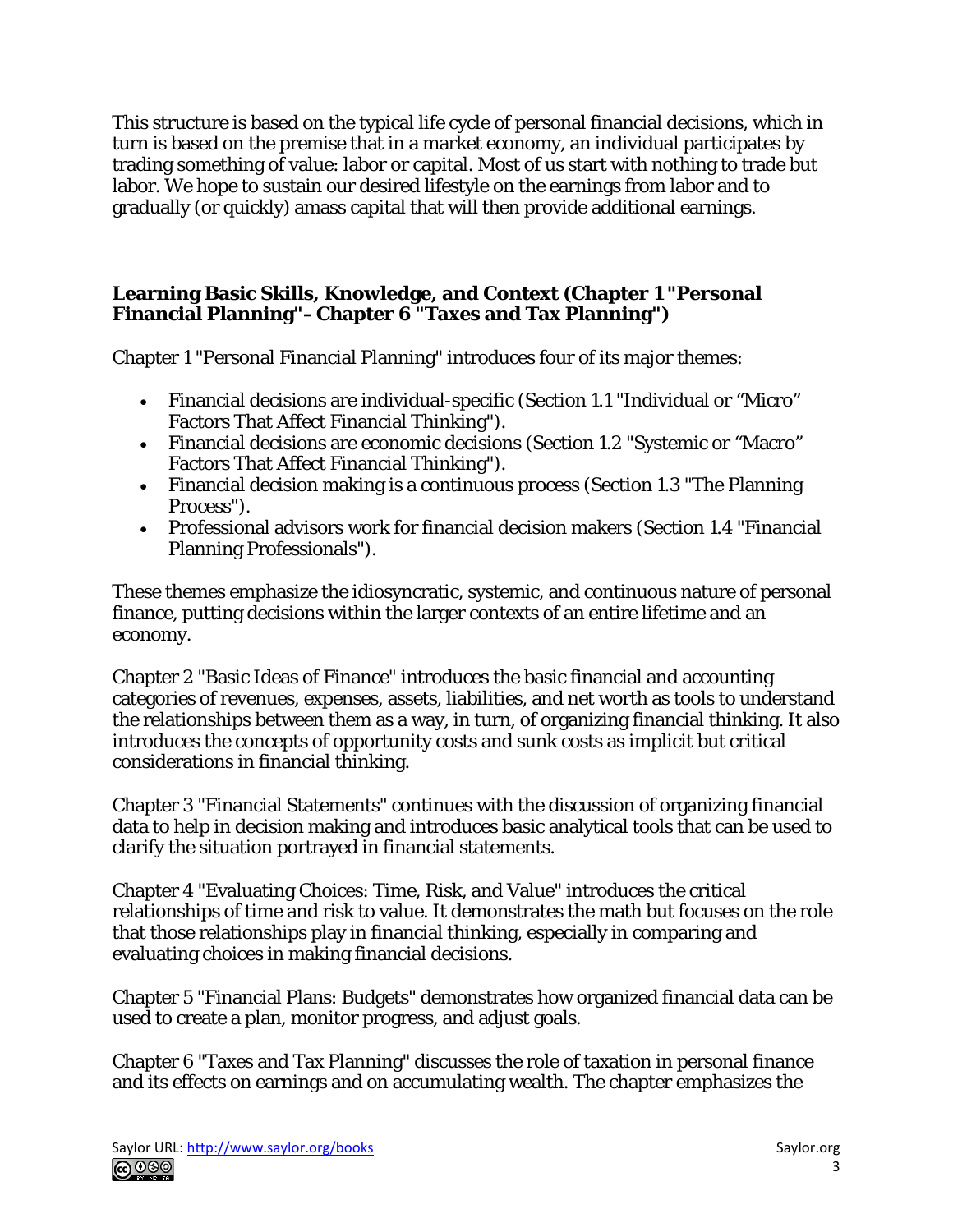types, purposes, and impacts of taxes; the organization of resources for information; and the areas of controversy that lead to changes in the tax rules.

#### **Getting What You Want (Chapter 7 "Financial Management"–Chapter 9 "Buying a Home")**

Chapter 7 "Financial Management" focuses on financing consumption using current earnings and/or credit, and financing longer-term assets with debt.

Chapter 8 "Consumer Strategies" discusses purchasing decisions, starting with recurring consumption, and then goes into detail on the purchase of a car, a more significant and longer-term purchase both in terms of its use and financing.

Chapter 9 "Buying a Home" applies the ideas developed in the previous chapter to what, for most people, will be the major purchase: a home. The chapter discusses its role both as a living expense and an investment, as well as the financing and financial consequences of the purchase.

#### **Protecting What You've Got (Chapter 10 "Personal Risk Management: Insurance"–Chapter 11 "Personal Risk Management: Retirement and Estate Planning")**

Chapter 10 "Personal Risk Management: Insurance" introduces the idea of incorporating risk management into financial planning. An awareness of the need for risk management often comes with age and experience. This chapter focuses on planning for the unexpected. It progresses from the more obvious risks to property to the less obvious risks, such as the possible inability to earn due to temporary ill health, permanent disability, or death.

Chapter 11 "Personal Risk Management: Retirement and Estate Planning" focuses on planning for the expected: retirement, loss of income from wages, and the subsequent distribution of assets after death. Retirement planning discusses ways to develop alternative sources of income from capital that can eventually substitute for wages. Estate planning also touches on the considerations and mechanics of distributing accumulated wealth.

#### **Building Wealth (Chapter 12 "Investing"–Chapter 17 "Investing in Mutual Funds, Commodities, Real Estate, and Collectibles")**